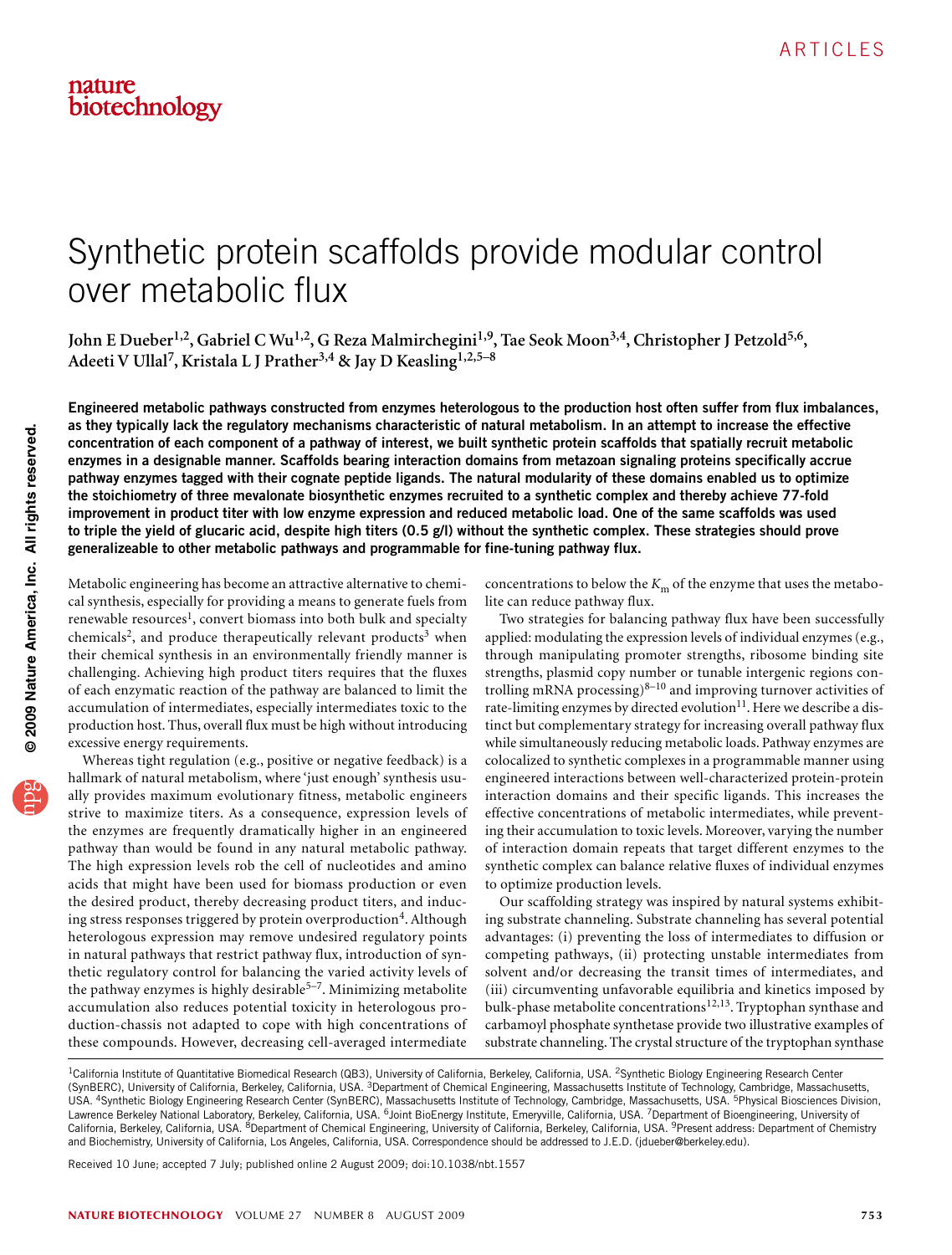# **ARTICLES**

<span id="page-1-0"></span>**Figure 1** Employing metazoan machinery for modular control over pathway flux. (**a**) The genes encoding the mevalonate pathway enzymes (HMGS and HMGR) were taken from yeast (*S. cerevisiae*) and inserted into *E. coli* along with the *E. coli* gene encoding AtoB. These enzymes have different levels of activity, creating a bottleneck that results in accumulation of the intermediate HMG-CoA, which is toxic to *E. coli* at high concentrations<sup>[5](#page-5-4)</sup>. Fluxes through each enzymatic step can be compared to pipes of different cross-sectional areas put together to make a pipeline. The thickness of the arrows connecting these enzymes represents the flux through these respective steps, and the resultant relative accumulation of intermediates is also depicted. (**b**) Protein-protein interaction domains and ligands from metazoan cells (mouse SH3 and PDZ domains and rat GBD) were used to design regulation machinery and inserted into these same *E. coli* cells. Thus, both the mevalonate pathway enzymes and the regulation machinery are heterologous to *E. coli*. (**c**) The scaffolded pathway is more efficient as a result of co-localizing the mevalonate enzymes to the same complex as well as optimizing the enzyme stoichiometry to balance the units of activity at the complex.

complex shows a largely hydrophobic, protected tunnel that connects active sites about 25 Å apart<sup>[14](#page-6-1)</sup>. In addition to protection of reactive intermediates, this tunnel actively passes the indole intermediate between active sites, thereby increasing reaction kinetics. Similarly, the crystal structure of carbomoyl phosphate synthetase shows a tunnel 96 Å long, which connects three active sites<sup>15</sup>. Bicarbonate, glutamine and two molecules of ATP are channeled through a series of four separate reactions that produce three reactive and unstable intermediates:  $NH<sub>3</sub>$ , carboxyphosphate and carbamate<sup>12</sup>. Channeling couples these required reactions at the proper stoichiometry despite a three-orderof-magnitude difference in the  $K<sub>m</sub>$  for free NH<sub>3</sub> compared to that for glutamine. Polyketide synthases offer another interesting case of substrate channeling—modules comprising assembly lines of catalytic activities where substrates are directly tethered to, and processively carried through, the enzyme modules via thioester linkages. In this manner, complex small molecules can be synthesized with very low rates of loss of intermediates. These natural examples illustrate two approaches of substrate channeling: sequestration versus covalent tethering of intermediates. Instead of undertaking the difficult task of engineering protein structures that can directly replicate either of these two approaches, our scaffold design aimed to improve pathway efficiency by increasing the effective concentrations of intermediary metabolites by means of enzyme complex formation in a programmable manner.

A recent, excellent review discusses both natural substrate channeling complexes in more depth, as well as current methods and their limitations for mimicking nature's mechanisms of substrate channeling[16.](#page-6-4) The most common technique, enzyme immobilization, suffers from the "cost associated with scale-up and cell-free systems" because these *in vitro* strategies lack the self-replicating advantages of living cells<sup>[17](#page-6-5)</sup>. Further demand for an *in vivo* strategy comes from the successful use of crowding agents to mimic cytoplasmic conditions[18.](#page-6-6) Fusion proteins have been used *in vivo*, but with mixed success[19](#page-6-7). Large fusions can impair enzyme folding, which in turn often prevents control of enzyme stoichiometry. These limitations make the use of synthetic scaffolds built from modular, genetically encoded parts an attractive alternative for reducing the apparent *in vivo*  $K<sub>m</sub>$  for pathways that do not naturally employ complex formation. This can be achieved by relatively small modifications to the targeted enzyme in a manner that does not require structural information, similar to fusion tags added to proteins for affinity purification.

We selected the three-enzyme pathway that produces mevalonate from acetyl-CoA as a model system<sup>[20](#page-6-8)</sup>. Mevalonate is a precursor for synthesis of the large isoprenoid family, members of which have therapeutic and commercial value<sup>[3](#page-5-2)</sup>, including the antimalarial drug



artemisinin. As the mevalonate biosynthetic pathway is not endogenous to *Escherichia coli*, its heterologous expression can result in flux imbalances with high metabolic load in this production host<sup>9</sup>. Whereas the first enzyme in the synthetic pathway, acetoacetyl-CoA thiolase (AtoB), is native to *E. coli*, the second and third enzymes, hydroxy-methylglutaryl-CoA synthase (HMGS) and hydroxymethylglutaryl-CoA reductase (HMGR), have been imported from *Saccharomyces cerevisiae* and codon-optimized for expression in *E. coli*. The genes encoding the pathway enzymes were placed under the heterologous transcriptional regulation of inducible promoters, and modular control was gained by using machinery evolved for signal processing in metazoan cells (**[Fig. 1](#page-1-0)**). These machineries (protein-protein interaction domains and their ligands) are used in many different combinations in natural proteins to achieve different behaviors $2^{1-23}$  and in synthetic proteins capable of sophisticated gating24,25. Thus, these domain/ligands have proven to be engineerable, as well as adaptable, and therefore provide excellent modular parts for building synthetic scaffolds. As they are not naturally present in *E. coli*, the interaction domain/ligand pairs should be programmable with minimal cross-talk with the prokaryotic cellular milieu.

# **RESULTS**

### **Programmable enzyme complex formation**

As a direct test of the capacity of engineered enzyme corecruitment to boost metabolite titers, we targeted the bottleneck enzymatic step of the mevalonate biosynthetic pathway (HMGR-catalyzed turnover of HMG-CoA to mevalonate) for flux improvement<sup>[9](#page-6-9)</sup>. A synthetic complex of HMGS and HMGR was created by attaching a varying number of SH3 (Src homology 3 domain from the adaptor protein CRK)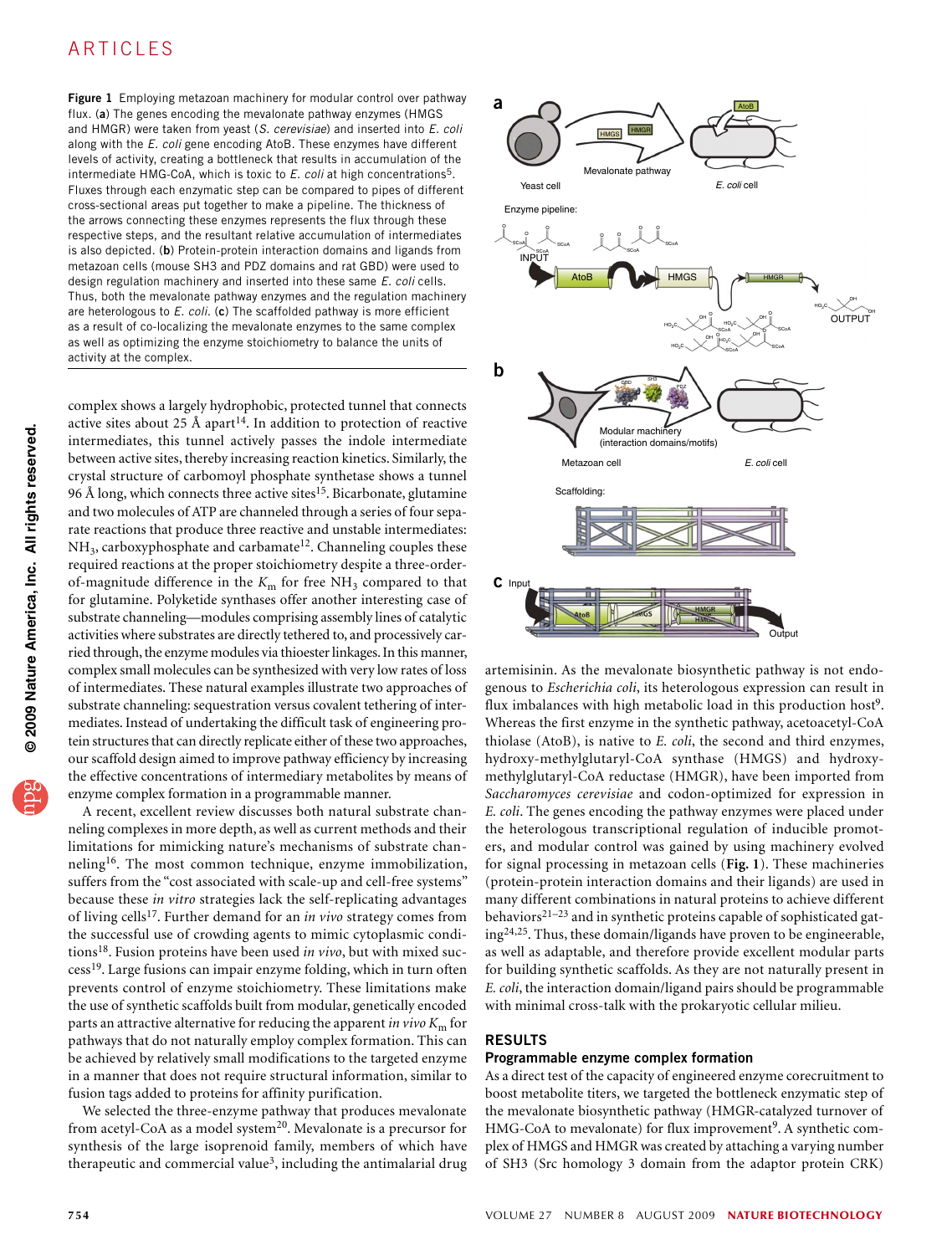

interaction ligands to the C terminus of HMGS and attaching an SH3 domain to the N terminus of HMGR (**[Fig. 2a](#page-2-0)**). This simple design also provided control over the relative abundances of these two enzymes in the resultant complex. The ability of these proteins to interact in an SH3-dependent manner was probed in a GST pull-down experiment (**[Fig.](#page-2-0) 2b**). An N-terminal GST-tagged HMGS with zero, one or six C-terminal SH3 peptide ligands  $(K_d = 0.1 \,\mu\text{M})$  was used as bait. As prey, an SH3 domain was attached to the N terminus of HMGR and its ability to bind HMGS bait was compared to HMGR alone. No significant interaction was observed between HMGS and HMGR without engineered SH3 interactions. However, HMGR with an N-terminal SH3 domain was pulled down by GST-tagged HMGS in a ligand-dependent manner. An observable amount of HMGR was pulled down when a single ligand was tethered to HMGS, but considerably more was pulled down when six ligands were tethered to HMGS. Thus, the relative stoichiometries of these two enzymes in the complex were controlled by varying the number of interaction ligands tethered to HMGS.

### **Improved titer production through engineered complexes**

Next we tested the efficacy of improving mevalonate pathway flux *in vivo*. To maximize control over expression levels, we placed the genes encoding the first two enzymes of the pathway (AtoB and HMGS) under control of an arabinose-inducible promoter  $(P_{BAD})$ , and the gene encoding HMGR under control of a tetracycline-inducible promoter (P<sub>TET</sub>) (**Supplementary Fig. 1**). All experiments were conducted with high expression levels of AtoB and HMGS, but low expression levels of the flux-limiting HMGR, to demonstrate that this bottleneck in the pathway could be overcome by means of synthase/reductase co-recruitment. We tethered varying numbers of SH3 peptide ligands (0,1,3,6 or 12), separated by flexible glycine-serine linkers, to the C terminus of HMGS and co-expressed these fusions either alone, or with HMGR bearing an N-terminal SH3 domain tag. Improvement in mevalonate production was seen for engineered co-recruitment of HMGS/R enzymes (**[Fig. 2c](#page-2-0)**). As expected, this improvement depended on the presence of both the SH3 domain and the ligand, as well as the number of interactions.

<span id="page-2-0"></span>**Figure 2** Heterologous protein-protein interaction domain/ligands provide direct control over enzyme stoichiometry of a synthetic complex. (**a**) A varying number of SH3 ligands were recombined to the C terminus of HMGS, and an SH3 domain was recombined to the N terminus of HMGR. (**b**) A GST pull-down was performed using HMGS bait with zero, one or six SH3 ligands and HMGR prey with and without an N-terminal SH3 domain. An interaction was observed only when both interaction partners were present and increased amounts of prey were pulled down as the number of ligands was increased. (**c**) Mevalonate production increased as the number of ligands recombined to HMGS was increased until it reached a maximum of approximately tenfold with six ligands. Improvements in mevalonate titer over that from the unscaffolded pathway decreased to approximately sevenfold when the number of ligands was further increased to 12. These significant production increases required the recombination of a corresponding SH3 domain to HMGR. Prey construct: squares, HMGR tagged with an N-terminal SH3 domain; diamonds, untagged HMGR. Error bars show 1 s.d. from an average of three separate experiments. Raw data for this experiment as well as the other mevalonate titer experiments can be found in **Supplementary Tables 2**–**7**.

Interestingly, mevalonate production reached an approximately tenfold maximum improvement with six possible interactions, which fell to sevenfold when the number of possible interactions was further increased. Three explanations are possible: (i) the increased local concentration effect from enzyme co-localization may be diminished with increasing number of ligands spatially separating the colocalized enzymes when the pool of HMGR is insufficient to saturate all of the binding sites, (ii) the limiting HMGR is sequestered such that it is unevenly distributed among the HMGS molecules, and/or (iii) addition of too many SH3 ligands leads to HMGS misfolding. Thus, mevalonate titers can be improved through both engineered co-localization of HMGS and HMGR as well as optimization of the number of introduced interaction ligands.

# **Separation of design control from catalytic activities**

We next tested the scalability of the co-recruitment strategy by building separate scaffold devices capable of co-localizing multiple enzymes. Scaffolds provide a means for controlling design by physically separating catalytic activities from binding elements. Thus, the only modification to the enzyme necessary for gaining modular control over complex formation is the addition of a single interaction ligand to each enzyme. A peptide ligand specific for a corresponding protein-protein interaction domain was recombined to the C terminus of each enzyme of the mevalonate biosynthetic pathway (**[Fig. 3a](#page-3-0)**). We built scaffolds by using flexible nine-residue glycine-serine linkers to tether, in various arrangements, three protein-protein interaction domains from metazoan genomes: the GTPase binding domain (GBD) from the actin polymerization switch N-WASP, the SH3 domain, and the PSD95/DlgA/Zo-1 (PDZ) domain from the adaptor protein syntrophin (**Supplementary Table 1**). Varying the number of repeats of these interaction domains provides control over the ratio of individual pathway enzymes co-localized to the resultant complex. Scaffolds were built with a single GBD domain for recruiting AtoB and varying numbers of SH3 and PDZ domains for recruiting HMGS and HMGR, respectively. The ability of the resultant scaffolds to bind each of the metabolic enzymes was confirmed using a GST-tagged version of a scaffold co-incubated with lysate containing each enzyme with the appropriate scaffold-targeting peptide ligand. The purified complex was digested with trypsin and the presence of each protein verified using mass spectrometry (**Supplementary Fig. 2**). Further, as expected, we did not observe any high-confidence peptides corresponding to non-scaffold targeted proteins, verifying the specificity of these eukaryotic interaction machineries in *E. coli* (data not shown).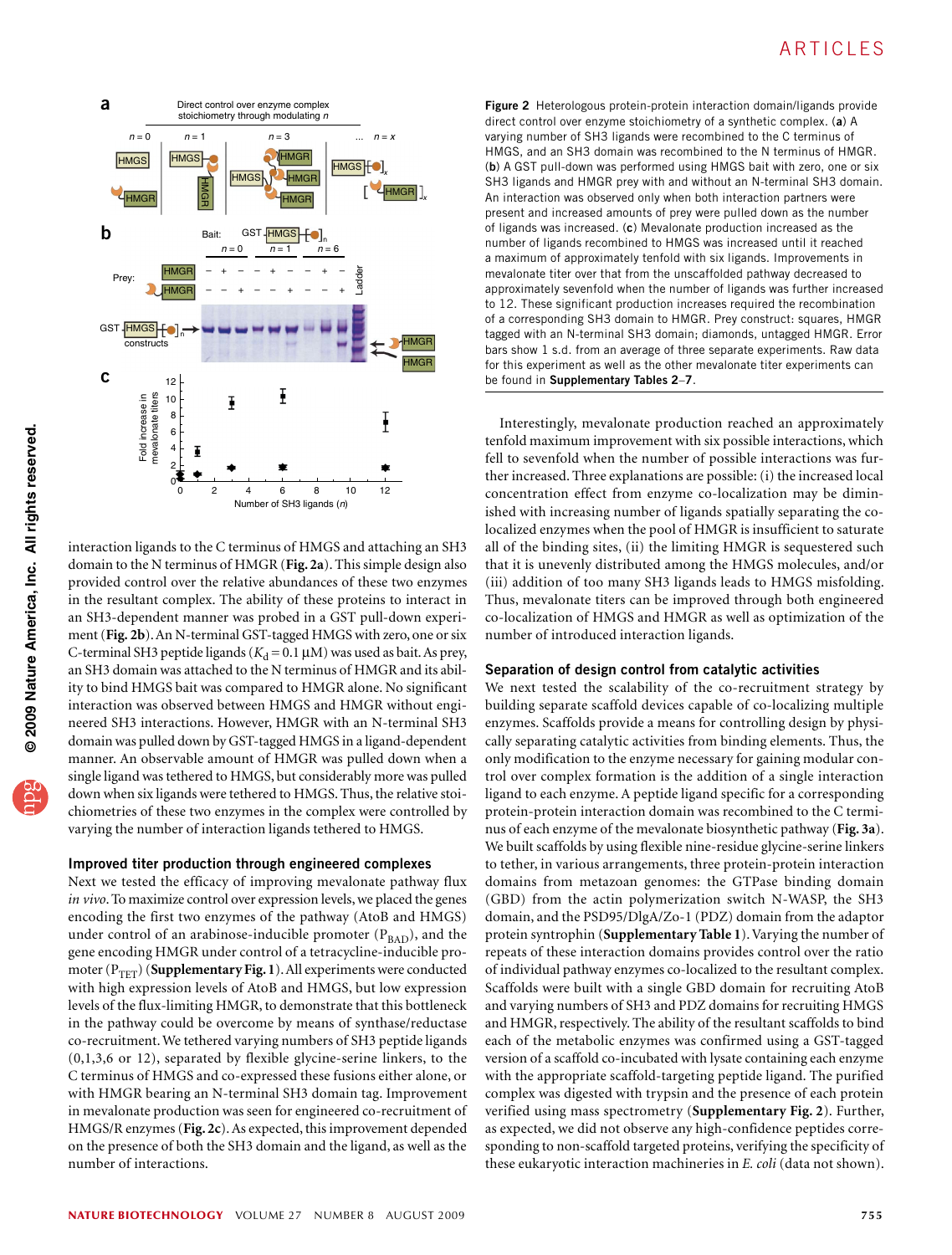

<span id="page-3-0"></span>**Figure 3** Synthetic scaffolds built from modular protein-protein interaction domains provide modular control over metabolic pathway flux. (**a**) The mevalonate pathway was placed under expression control of  $P_{TET}$ , and expression of the synthetic scaffolds was controlled by  $P_{BAD}$ . The synthetic scaffolds were constructed with three protein-protein interaction domains (GBD, SH3 and PDZ), where *x*, *y* and *z* represents the number of repeats of these domains, respectively. (**b**) A matrix of nine scaffolds exhibited dramatic differences in mevalonate product titers. Optimizing the relative number of recruitment domains (GBD<sub>1</sub>SH3<sub>2</sub>PDZ<sub>2</sub> or G<sub>1</sub>S<sub>2</sub>P<sub>2</sub>) for maximum pathway flux resulted in a 77-fold increase in product titer compared to the nonscaffolded pathway (G<sub>0</sub>S<sub>0</sub>P<sub>0</sub>). Improvements in mevalonate production levels were strongly dependent on scaffold architecture (Supplementary **Table 8**). (**c**) The scaffold induction level for optimal mevalonate production depends on the number of interaction domains. Scaffolds with higher numbers of interaction domain repeats (G<sub>1</sub>S<sub>4</sub>P<sub>4</sub>) showed optimal mevalonate production at lower scaffold inducer concentrations than scaffolds with fewer domain repeats (G<sub>1</sub>S<sub>2</sub>P<sub>2</sub>). Scaffolds with intermediate numbers of repeats (G<sub>1</sub>S<sub>4</sub>P<sub>2</sub> and G<sub>1</sub>S<sub>2</sub>P<sub>4</sub>) showed optimal production at intermediate inducer concentrations. The lines connecting the points are not a fit and are meant only to highlight the data points for each scaffold. Raw data are plotted in **Supplementary Figure 8**.

A matrix of scaffolds was made with the architecture (N terminus to C terminus) of  $GBD_xSH3_vPDZ_z$  where  $x = 1$  and  $y$  and  $z$  were varied to be 1, 2 or 4. For separate inducible control, the pathway enzymes were placed under transcriptional control of  $P_{\text{TET}}$ , and the scaffolds were under transcriptional control of P<sub>BAD</sub> (**Supplementary Fig. 1**). In an effort to lower the metabolic load imposed on the production host, mevalonate production experiments were conducted with low expression levels of the mevalonate pathway enzymes (7 nM aTc) and a high scaffold expression level (250 µM arabinose) to improve pathway efficiency.

# **Scaffolds improve product titers in a designable manner**

Mevalonate titers were measured for the unscaffolded pathway  $(GBD_0SH3_0PDZ_0$  or  $G_0S_0P_0$ , and improvements in production were plotted for each scaffold (**[Fig. 3b](#page-3-0)**). A 77-fold increase in mevalonate production (titer of  $\sim$ 5 mM) was observed for the optimal scaffold  $(G_1S_2P_2)$ . This scaffolding effect was observed as soon as mevalonate production was measureable  $(-12$  h after inoculation) and persisted through to our final measurements (80 h after inoculation) (**Supplementary Fig. 3**). Production improvements depended on the number of interaction domain repeats in the scaffolds: varying the scaffold composition by a single domain often resulted in greater than an order-of-magnitude difference in mevalonate production. For example, scaffolds  $G_1S_2P_2$  and  $G_1S_1P_2$  differ by only one SH3 domain, yet produced dramatically different mevalonate titers: 77-fold versus fourfold, respectively. Further, scaffolds with differing numbers of interaction domain repeats varied in their flux-enhancing properties as the inducer was titrated to modulate scaffold expression (**[Fig. 3c](#page-3-0)**). Scaffolds with higher numbers of domain repeats exhibited optimal mevalonate production at lower scaffold expression levels, whereas scaffolds with fewer domain repeats showed optimal mevalonate production at higher concentrations of inducer for scaffold expression. Scaffolds with intermediate numbers of interaction domains show optimal activities at intermediate expression levels. These results are consistent with the conclusions of others working with modeled scaffolded complexes, who observed an optimal concentration for any scaffold<sup>[26](#page-6-10)</sup>. At high concentrations of scaffold, nonfunctional scaffold: enzyme stoichiometries can exist where the scaffold sequesters, rather than co-localizes, enzymes.

## **Role of scaffold architecture for improved product titers**

We also investigated the role of domain orientation in scaffold architecture by rearranging the interaction domains of the optimized scaffold  $G_1S_2P_2$  to  $G_1S_1P_2S_1$  and  $G_1S_1P_1S_1P_1$  (**Supplementary Fig. 4**). Compared to the optimal scaffold  $G_1S_2P_2$  (77-fold improvement), scaffolds  $G_1S_1P_2S_1$  and  $G_1S_1P_1S_1P_1$  showed marked decreases in mevalonate production (tenfold and 22-fold higher titers than the unscaffolded pathway, respectively). Similarly, the effect of scaling the number of enzymes recruited to the scaffold was investigated by making scaffolds that recruited only HMGS and HMGR (**Supplementary Fig. 5**). As expected, enhancement of mevalonate biosynthesis was greater with scaffolds built to recruit all three enzymes than for those recruiting only HMGS/R (77-fold versus 8.5-fold). Thus, both the number of interaction domains targeting the enzymes to the scaffold and their orientation had dramatic impacts on their ability to increase pathway flux.

The role of scaffolding in flux enhancement was verified through a series of control experiments. First, a competing PDZ ligand was incorporated into the mevalonate pathway operon as a GST fusion and co-expressed with scaffold  $G_1S_2P_2$  ( $G_1S_2P_2$ -competitor1; **[Fig. 4a](#page-4-0)**). As expected, titers were lower using this construct than those resulting from the same construct lacking the competitive PDZ ligand  $(G_1S_2P_2)$ . Mevalonate production was further decreased when the expression level of the GST-tagged PDZ ligand was increased by driving expression with P<sub>BAD</sub> on a high copy plasmid ( $G_1S_2P_2$ -competitor2). Thus, an anomalous effect due to inducer or changing sequence was eliminated because inducer levels were held constant for all these experiments and the sequence of the plasmid containing the mevalonate biosynthetic enzymes was identical for  $G_1S_2P_2$ -competitor2 and  $G_1S_2P_2$ . Similarly, the effect of arabinose inducer for scaffold expression showed different effects depending on scaffold architecture. This is consistent with protein-complex stoichiometry determining product titers and not an anomalous effect of arabinose, independent of induction of scaffold expression (**Supplementary Fig. 8**).To verify that the scaffolding effect depends upon the peptide ligands recombined to each enzyme, we removed them  $(G_1S_2P_2\Delta\text{ligands})$ and saw a dramatic decrease in mevalonate production compared to  $G_1S_2P_2$ . Recombining the peptide ligands to the pathway enzymes did seem to lower their collective activities somewhat, as  $G_1S_2P_2\Delta$ ligands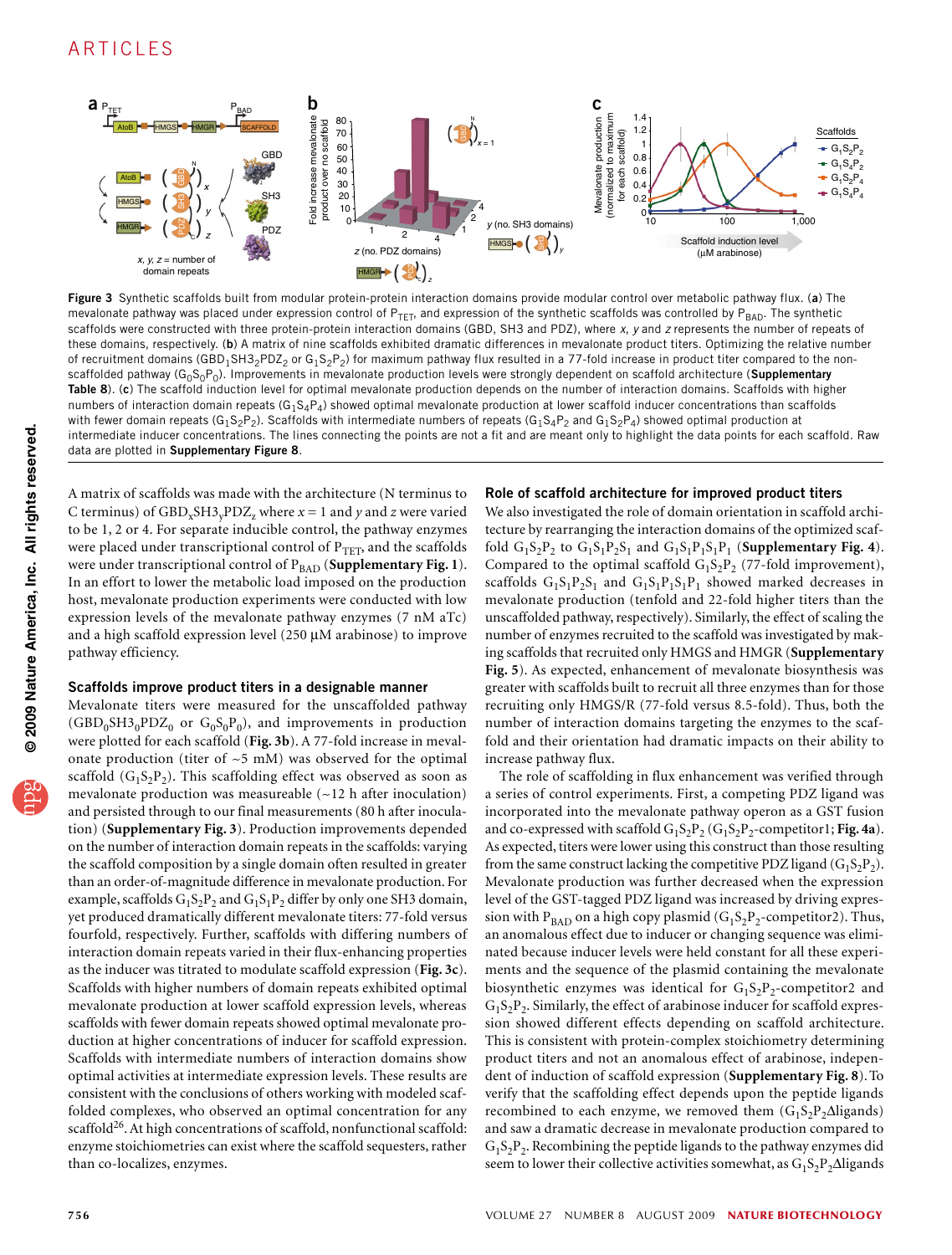# **ARTICLES**



<span id="page-4-0"></span>**Figure 4** Enhancement of mevalonate production is scaffold-dependent. (a) Mevalonate production from the optimal scaffold  $G_1S_2P_2$  was compared to that from control constructs (G<sub>0</sub>S<sub>0</sub>P<sub>0</sub>-GFP, G<sub>1</sub>S<sub>2</sub>P<sub>2</sub>-competitor1, G<sub>1</sub>S<sub>2</sub>P<sub>2</sub>-competitor2, G<sub>1</sub>S<sub>2</sub>P<sub>2</sub>∆ligands). Expressing the green fluorescent protein (G<sub>0</sub>S<sub>0</sub>P<sub>0</sub>-GFP) instead of a scaffold produced comparable mevalonate titers to expression of G<sub>0</sub>S<sub>0</sub>P<sub>0</sub>. G<sub>1</sub>S<sub>2</sub>P<sub>2</sub>-competitor1 was identical to G<sub>1</sub>S<sub>2</sub>P<sub>2</sub> with the exception of the addition of a competing PDZ ligand fused to a GST protein co-expressed as the last gene in the pathway operon.  $G_1S_2P_2$ competitor1 produced less mevalonate than  $G_1S_2P_2$ , 29-fold versus 77-fold improvements over no scaffold, respectively. Increased expression of this competing PDZ ligand (G<sub>1</sub>S<sub>2</sub>P<sub>2</sub>-competitor2) was achieved with a separate high copy plasmid (ColE1 origin) with P<sub>BAD</sub> induced to saturation. The fold increase in mevalonate production over no scaffold was further decreased to ninefold. The necessity of the peptide tags recombined to the pathway enzymes was confirmed with construct G<sub>1</sub>S<sub>2</sub>P<sub>2</sub>∆ligands. (**b**) Use of synthetic scaffolds allows higher mevalonate titers to be achieved even with lower expression of pathway enzymes. High expression was achieved with an inducer concentration of 225 nM anhydrotetracycline, whereas low expression was achieved with 7 nM anhydrotetracycline. Error bars show 1 s.d. from an average of three separate experiments.

(without peptide ligands) produced ~7.5-fold higher mevalonate titers than  $G_0S_0P_0$  or the control where instead of a scaffold, GFP was expressed  $(G_0S_0P_0 - GFP)$ . However, this loss of activity was more than compensated for by scaffolding  $(G_1S_2P_2)$ . The ability to tag enzymes with interaction ligands without perturbing function will be protein-dependent and may require searching for accommodating locations for peptide insertions in other enzyme structures.

# **Lowered metabolic loads via increased pathway efficiency**

A practical advantage of scaffolding is the improvement in pathway efficiency, allowing equivalent or higher titers to be achieved at lower enzyme expression levels than without the scaffold. Titers can be improved by directly mimicking substrate channeling, improving enzyme folding, reducing the propensity of enzymes to aggregate or a combination of these effects. Even at saturating inducer concentrations, the unscaffolded pathway ( $G_0S_0P_0$ ) did not reach the mevalonate titers of the scaffolded pathway  $(G_1S_2P_2)$  obtained with basal expression levels (**[Fig. 4b](#page-4-0)**). These scaffold-dependent increases in mevalonate production decreased as expression of pathway enzymes increased, suggesting that the concentration of scaffold was not sufficient to maintain function with high pathway enzyme concentrations. Growth curves indicate that much of the burden to the production host upon high induction of the mevalonate biosynthetic pathway can be relieved with expression of scaffold, achieving higher product titers with lower pathway enzyme expression (**[Fig. 5](#page-4-1)**). In fact, additional expression of the scaffold on a co-transformed high-copy plasmid had minimal effects on growth rates but further increased mevalonate production. Similarly, cell cultures with the scaffolded pathway reached higher optical densities than those harboring the non-scaffolded pathway when pathway enzyme expression levels were low (**Supplementary Fig. 6**). However, this improvement in cell growth was not maintained when pathway enzyme expression was increased, consistent with our findings (**[Fig. 4b](#page-4-0)**). Further support for the scaffold-dependent improvement in pathway efficiency is the observation that mevalonate production improved dramatically when the medium was supplemented with high concentrations of glycerol, but only when the pathway was scaffolded (**Supplementary Fig. 7**). Thus, scaffolds allowed the pathway to better use the increased

carbon substrate, enabling higher product titers to be achieved with lower enzyme expression and decreasing the metabolic burden on the production host. Biotechnology applications—especially production of bulk compounds such as biofuels—require strategies that are orthogonal, yet compatible, to conventional methods to achieve commercially viable production levels. Improved pathway efficiency allowing lower enzyme expression may be particularly valuable for pathways containing enzymes that present a burden to express, have low solubilities or tendencies to aggregate.



<span id="page-4-1"></span>**Figure 5** Improved efficiency from pathway scaffolding allows higher titers to be achieved with faster growth of the production host. High induction of the mevalonate biosynthetic pathway results from HMG-CoA accumulation<sup>[5](#page-5-4)</sup>. Expression of scaffold ( $G_1S_2P_2$ ) allows higher mevalonate to be produced at low pathway induction. At this low induction, the growth rate of *E. coli* is dramatically increased over strains with the pathway highly induced. A high-copy plasmid expressing additional scaffold  $(G_1S_2P_2)$  did not hinder growth, but further improved titer.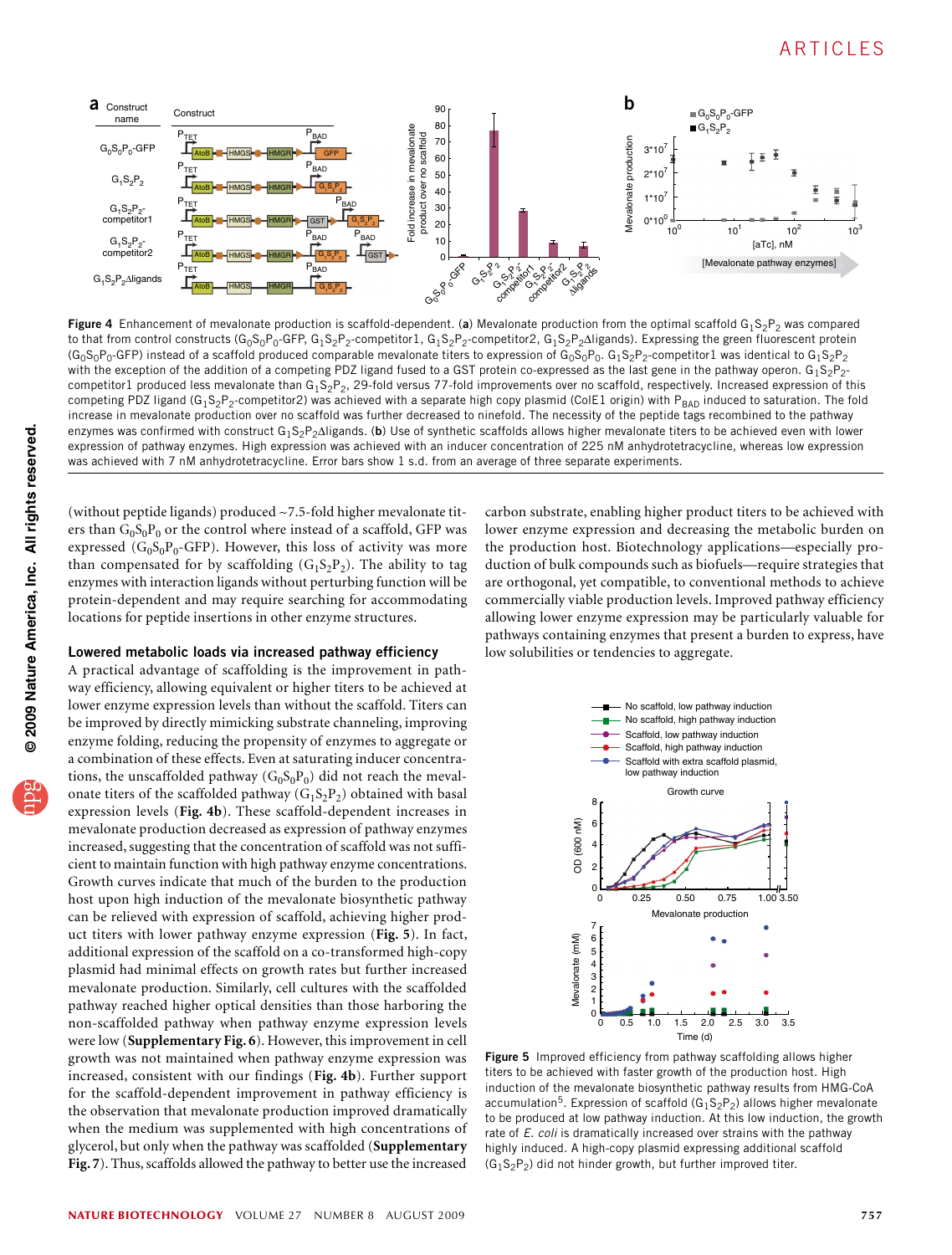

<span id="page-5-5"></span>**Figure 6** Improvement of glucaric acid titers by scaffolding the bottleneck step enzymes Ino1 and MIOX. Despite high initial titers of 0.5 g/l, scaffolded co-recruitment of lno1 and MIOX with  $G_1S_1P_1$ increased yields 200%.

#### **Modular design of scaffolds is generalizeable**

We applied the scaffolding strategy to the synthetic pathway for glucaric acid, a potential building block for several polymers, including new nylons and hyper-branched polyesters<sup>[27](#page-6-11)</sup>. Biological routes to synthesis may provide higher yield and chiral selectivity than the currently used nonselective, expensive chemical process using nitric acid as the oxidant<sup>27</sup>. High titers of glucaric acid are generated by a pathway comprising three enzymes from three different organism sources, heterologously expressed using a T7 promoter system in *E. coli*[28](#page-6-12). Despite this high yield, we further improved product titers by scaffolding the two enzymes representing the bottleneck step, *myo*-inositol-1-phosphate synthase (Ino1) and *myo*-inositol oxygenase (MIOX), despite employing the lower expression  $P_{lac}$  system. Product titers were improved 200% over a non-scaffolded control to produce a maximum titer of 1.7 g/l (**[Fig. 6](#page-5-5)**). Thus, we were able to reuse a scaffold for a pathway completely orthogonal to the mevalonate biosynthetic pathway. Additional gains may be achievable by testing the entire matrix of scaffolds described here, as well as designing others as needed. Considering the high initial titers, this improvement is impressive and represents the type of gains needed in the biotechnology field, especially for production of bulk compounds, to achieve viable yields. Notably, we were able to apply the scaffolding strategy in a complementary manner to more conventional strategies such as optimization of pathway enzyme expression levels.

# **DISCUSSION**

We exploited the naturally evolved modularity of protein-protein interaction domains to facilitate the rapid design and optimization of flux-increasing scaffolds. This strategy was inspired by natural biosynthetic machines (e.g., polyketide synthases, fatty acid synthases and non-ribosomal peptide synthases) that produce small molecules by channeling intermediates iteratively through assembly lines of catalytic activities. Although simpler than these elegant natural systems, the modular design of our scaffold strategy should prove to be both programmable and generalizeable. Scaffolding might complement conventional strategies for balancing enzymatic activities for achieving increased product levels. The modular scaffold design facilitated the rapid optimization of pathway flux through control over the stoichiometry of enzymes recruited to the functional complex. As this design does not depend on structural characteristics of an enzyme, other than the ability to tether a short peptide ligand without perturbing activity, it should prove to be generalizeable to other pathways.

The widely appreciated importance of modularity in evolution, as well as its efficacy for engineering behaviors, is especially clear for transcriptional networks where the output coding sequence to be expressed is physically and functionally separable from its *cis*-regulating element (promoter). Synthetic biologists have taken

advantage of this modularity to build genetic circuits with targeted behaviors such as 'the repressilator' and toggle switch<sup>29,30</sup>. Similarly, modularity in many protein designs has recently been used to forwardengineer biological systems with desired behaviors<sup>25,31–33</sup>. Engineered metabolic pathways are one type of biological system where introduction of flux control through protein-design can produce quantifiable improvements in product titers. Scaffolding offers an orthogonal, but complementary, strategy to conventional approaches such as transcriptional control of enzyme expression and enzyme optimization through directed evolution. Increased designable control of these complex biological systems will be required to achieve product titers adequate to meet demands for products such as therapeutics and biofuels. Synthetic scaffolds should provide engineerable nodes for introducing this modular control and promises to provide a platform for additional synthetic biology applications.

# **Methods**

Methods and any associated references are available in the online version of the paper at http://www.nature.com/naturebiotechnology/.

*Note: Supplementary information is available on the Nature [Biotechnology](http://www.nature.com/naturebiotechnology/) website.*

#### **Acknowledgments**

We thank A. Arkin, J. Dietrich, E. Dueber, L. Katz, and W. Whitaker for comments and discussion during the preparation of the manuscript. We also thank members of the Dueber and Keasling labs for experimental help and discussions. This work was supported by funding from UC Berkeley QB3 Institute (J.E.D.), National Science Foundation (NSF) Synthetic Biology Engineering Research Center grant no. EEC-0540879 (J.E.D., J.D.K, K.L.J.P., T.S.M.), NSF grant no. CBET-0756801 (J.E.D.), the Bill and Melinda Gates Foundation (J.D.K), Joint BioEnergy Institute (J.D.K.), the Office of Naval Research Young Investigator Program grant no. N000140510656 (K.L.J.P. and T.S.M.).

#### **Author contributions**

J.E.D. conceived the project, designed all experiments and wrote the manuscript. J.E.D. and G.C.W. co-performed the experiments, and G.C.W. edited the manuscript. G.R.M. constructed and performed preliminary experiments used as a foundation for experiments included in this paper. T.S.M. contributed an experimental role for glucaric acid pathway experiments and edited the manuscript. C.J.P. contributed an experimental role for mass spectrometry experiments. A.V.U. contributed a supportive role in performing experiments for Supplementary Information Materials. K.L.J.P. contributed in development of the glucaric acid pathway and edited the manuscript. J.D.K. contributed general advice, especially with the mevalonate biosynthesis pathway, resource support and critical advice for manuscript preparation.

#### **COMPETING INTERESTS STATEMENT**

The authors declare competing financial interests: details accompany the full-text HTML version of the paper at http://www.nature.com/naturebiotechnology/.

Published online at http://www.nature.com/naturebiotechnology/. Reprints and permissions information is available online at http://npg.nature.com/ reprintsandpermissions/.

- <span id="page-5-0"></span>1. Stephanopoulos, G. Challenges in engineering microbes for biofuels production. *Science* **315**, 801–804 (2007).
- <span id="page-5-1"></span>2. Nakamura, C.E. & Whited, G.M. Metabolic engineering for the microbial production of 1,3-propanediol. *Curr. Opin. Biotechnol.* **14**, 454–459 (2003).
- <span id="page-5-2"></span>3. Khosla, C. & Keasling, J.D. Metabolic engineering for drug discovery and development. *Nat. Rev. Drug Discov.* **2**, 1019–1025 (2003).
- <span id="page-5-3"></span>4. Harcum, S.W. & Bentley, W.E. Heat-shock and stringent responses have overlapping protease activity in *Escherichia coli*. Implications for heterologous protein yield. *Appl. Biochem. Biotechnol.* **80**, 23–37 (1999).
- <span id="page-5-4"></span>5. Kizer, L., Pitera, D.J., Pfleger, B. & Keasling, J.D. Functional genomics for pathway optimization: application to isoprenoid production. *Appl. Environ. Microbiol* **74**, 3229–3241 (2008).
- 6. Zhu, M.M., Lawman, P.D. & Cameron, D.C. Improving 1,3-propanediol production from glycerol in a metabolically engineered *Escherichia coli* by reducing accumulation of sn-glycerol-3-phosphate. *Biotechnol. Prog.* **18**, 694–699 (2002).
- 7. Barbirato, F., Grivet, J.P., Soucaille, P. & Bories, A. 3-Hydroxypropionaldehyde, an inhibitory metabolite of glycerol fermentation to 1,3-propanediol by enterobacterial species. *Appl. Environ. Microbiol.* **62**, 1448–1451 (1996).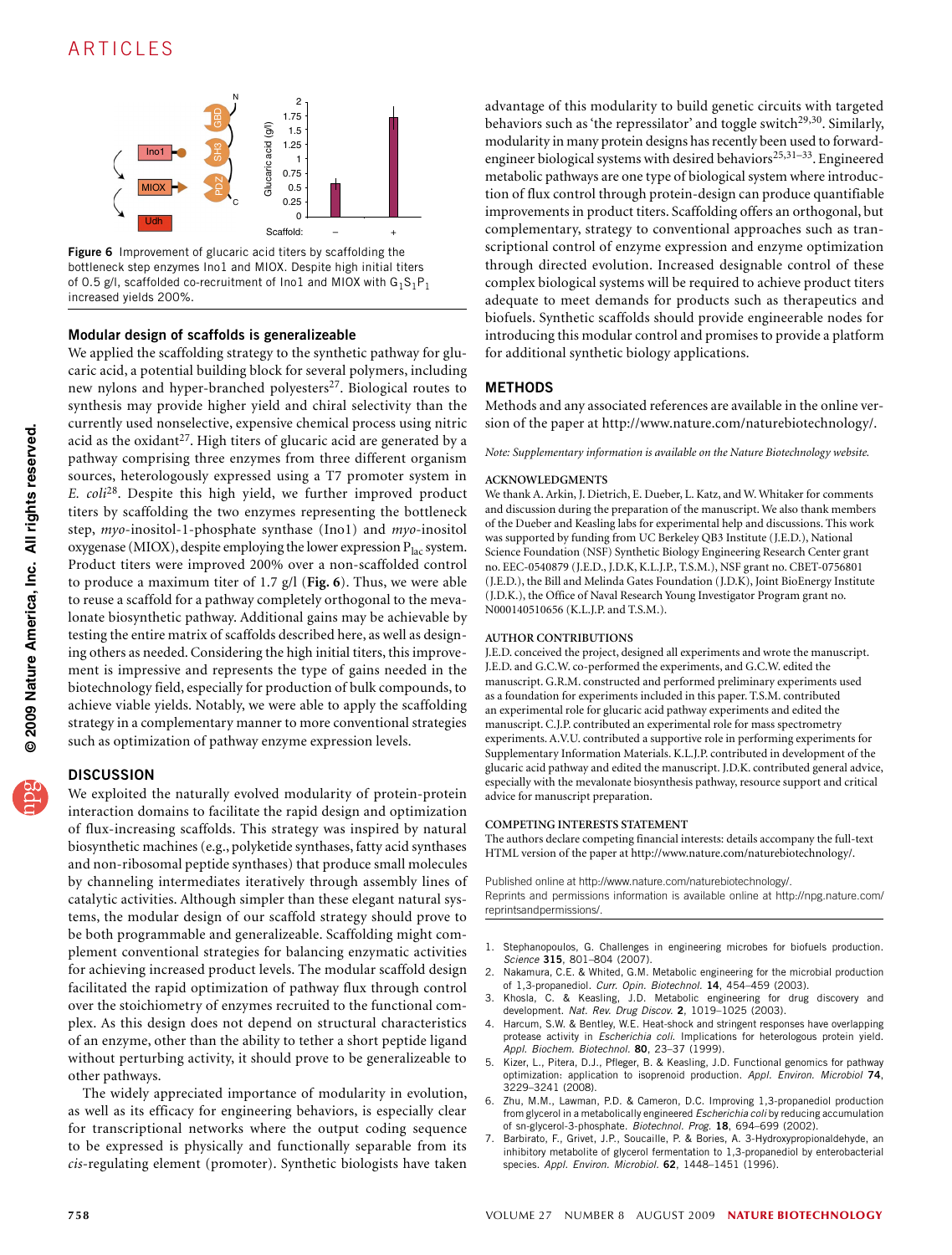- 8. Stephanopoulos, G. Metabolic fluxes and metabolic engineering. *Metab. Eng.* **1**, 1–11 (1999).
- <span id="page-6-9"></span>9. Pitera, D.J., Paddon, C.J., Newman, J.D. & Keasling, J.D. Balancing a heterologous mevalonate pathway for improved isoprenoid production in. *Escherichia coli. Metab. Eng.* **9**, 193–207 (2007).
- 10. Pfleger, B.F., Pitera, D.J., Smolke, C.D. & Keasling, J.D. Combinatorial engineering of intergenic regions in operons tunes expression of multiple genes. *Nat. Biotechnol.* **24**, 1027–1032 (2006).
- <span id="page-6-0"></span>11. Bloom, J.D. *et al.* Evolving strategies for enzyme engineering. *Curr. Opin. Struct. Biol.* **15**, 447–452 (2005).
- <span id="page-6-3"></span>12. Miles, E.W., Rhee, S. & Davies, D.R. The molecular basis of substrate channeling. *J. Biol. Chem.* **274**, 12193–12196 (1999).
- 13. Spivey, H.O. & Ovadi, J. Substrate channeling. *Methods* **19**, 306–321 (1999).
- <span id="page-6-1"></span>14. Hyde, C.C., Ahmed, S.A., Padlan, E.A., Miles, E.W. & Davies, D.R. Three-dimensional structure of the tryptophan synthase alpha 2 beta 2 multienzyme complex from Salmonella typhimurium. *J. Biol. Chem.* **263**, 17857–17871 (1988).
- <span id="page-6-2"></span>15. Thoden, J.B., Holden, H.M., Wesenberg, G., Raushel, F.M. & Rayment, I. Structure of carbamoyl phosphate synthetase: a journey of 96 A from substrate to product. *Biochemistry* **36**, 6305–6316 (1997).
- <span id="page-6-4"></span>16. Conrado, R.J., Varner, J.D. & DeLisa, M.P. Engineering the spatial organization of metabolic enzymes: mimicking nature's synergy. *Curr. Opin. Biotechnol.* **19**, 492–499 (2008).
- <span id="page-6-5"></span>17. Mosbach, K. & Mattiasson, B. Matrix-bound enzymes. II. Studies on a matrix-bound two-enzyme-system. *Acta Chem. Scand.* **24**, 2093–2100 (1970).
- <span id="page-6-6"></span>18. Bulow, L. Characterization of an artificial bifunctional enzyme, beta-galactosidase/ galactokinase, prepared by gene fusion. *Eur. J. Biochem.* **163**, 443–448 (1987).
- <span id="page-6-7"></span>19. Bulow, L., Ljungcrantz, P. & Mosbach, K. Preparation of a soluble biofunctional enzyme by gene fusion. *Bio/Technology* **3**, 821–823 (1985).
- <span id="page-6-8"></span>20. Martin, V.J., Pitera, D.J., Withers, S.T., Newman, J.D. & Keasling, J.D. Engineering a mevalonate pathway in *Escherichia coli* for production of terpenoids. *Nat. Biotechnol.* **21**, 796–802 (2003).
- 21. Nagar, B. *et al.* Structural basis for the autoinhibition of c-Abl tyrosine kinase. *Cell* **112**, 859–871 (2003).
- 22. Prehoda, K.E., Scott, J.A., Mullins, R.D. & Lim, W.A. Integration of multiple signals through cooperative regulation of the N-WASP-Arp2/3 complex. *Science* **290**, 801–806 (2000).
- 23. Dueber, J.E., Yeh, B.J., Bhattacharyya, R.P. & Lim, W.A. Rewiring cell signaling: the logic and plasticity of eukaryotic protein circuitry. *Curr. Opin. Struct. Biol.* **14**, 690–699 (2004).
- 24. Dueber, J.E., Yeh, B.J., Chak, K. & Lim, W.A. Reprogramming control of an allosteric signaling switch through modular recombination. *Science* **301**, 1904–1908 (2003).
- <span id="page-6-13"></span>25. Dueber, J.E., Mirsky, E.A. & Lim, W.A. Engineering synthetic signaling proteins with ultrasensitive input/output control. *Nat. Biotechnol.* **25**, 660–662 (2007).
- <span id="page-6-10"></span>26. Levchenko, A., Bruck, J. & Sternberg, P.W. Scaffold proteins may biphasically affect the levels of mitogen-activated protein kinase signaling and reduce its threshold properties. *Proc. Natl. Acad. Sci. USA* **97**, 5818–5823 (2000).
- <span id="page-6-11"></span>27. Werpy, T. & Petersen, G. Top value added chemicals from biomass. vol. I: Results of screening for potential candidates from sugars and synthesis gas (US Dept. of Energy, Oak Ridge, Tennessee and Dept. of Commerce, Springfield, Virginia; 2004). 〈http:// www.pnl.gov/main/publications/external/technical\_reports/PNNL-14808.pdf〉.
- <span id="page-6-12"></span>28. Moon, T.S., Yoon, S.H., Lanza, A.M., Roy-Mayhew, J.D. & Prather, K.L. Production of glucaric acid from a synthetic pathway in recombinant *Escherichia coli*. *Appl. Environ. Microbiol.* **75**, 589–595 (2009).
- 29. Elowitz, M.B. & Leibler, S. A synthetic oscillatory network of transcriptional regulators. *Nature* **403**, 335–338 (2000).
- 30. Gardner, T.S., Cantor, C.R. & Collins, J.J. Construction of a genetic toggle switch in *Escherichia coli*. *Nature* **403**, 339–342 (2000).
- 31. Bashor, C.J., Helman, N.C., Yan, S. & Lim, W.A. Using engineered scaffold interactions to reshape MAP kinase pathway signaling dynamics. *Science* **319**, 1539–1543 (2008).
- 32. Howard, P.L., Chia, M.C., Del Rizzo, S., Liu, F.F. & Pawson, T. Redirecting tyrosine kinase signaling to an apoptotic caspase pathway through chimeric adaptor proteins. *Proc. Natl. Acad. Sci. USA* **100**, 11267–11272 (2003).
- 33. Yeh, B.J., Rutigliano, R.J., Deb, A., Bar-Sagi, D. & Lim, W.A. Rewiring cellular morphology pathways with synthetic guanine nucleotide exchange factors. *Nature* **447**, 596–600 (2007).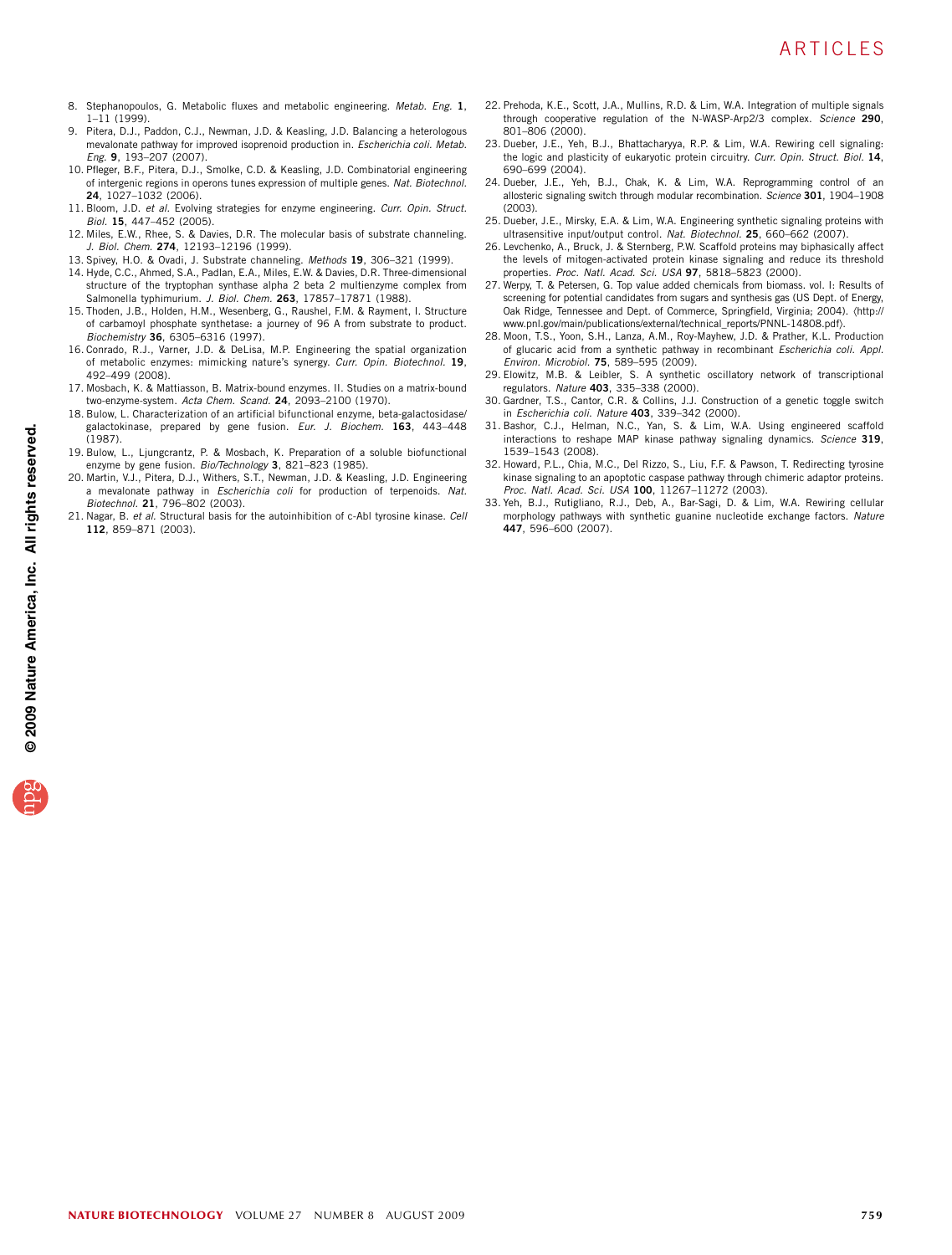# **ONLINE METHODS**

**Mevalonate biosynthesis pathway.** A plasmid encoding the mevalonate pathway enzymes, codon optimized for expression in *E. coli*, (MevT66) was amplified by multistep PCR using primers that incorporated unique restriction enzyme sites between the pathway enzymes. These unique restriction enzyme sites were used to insert sequences encoding the peptide ligands and poly-GLY-SER linkers connecting the enzyme to these ligands. Oligonucleotides (Integrated DNA Technologies) encoding these ligands were phosphorylated separately by incubation with T4 polynucleotide kinase (New England Biosciences) for 60 min at 37 °C (1  $\mu$ l of a 100  $\mu$ M stock in a total volume of 10 µl). The phosphorylated oligonucleotides were pooled in a total volume of 100 µl, placed in a beaker of boiling water for 5 min, and left in the water bath with the heat source removed until it reached ambient temperature. The inserts were designed to have cohesive ends compatible with digested vector when properly annealed.  $3 \mu l$  was used as insert for a ligation reaction with the appropriate digested vector. The ligation products were transformed into KCM (KCl, CaCl2, MgCl2) chemical competent DH10B *E. coli* cells.

**Construction of HMGS/HMGR direct corecruitment constructs.** The pZB plasmid with two independent promoters, the arabinose-inducible  $P_{\rm BAD}$  and the tetracycline-inducible  $P_{\text{TET}}$ , was used<sup>34</sup>. An SH3 domain (from the mouse protein Crk, residues 134–191) was attached via a nine-residue poly-glycineserine linker to the N terminus of HMGR using multistep PCR and inserted behind  $P_{TET}$  by ligation of compatible cohesive ends created by the restriction enzymes PstI and NheI to create pZB001. As a control, HMGR alone was PCR amplified and inserted behind the  $P_{TET}$  by ligation of compatible cohesive ends created by the restriction enzymes PstI and NheI to create pZB003. These two plasmids were used as parental vectors that could be digested with the restriction enzymes SphI and NotI and accept SphI/NotI digested inserts containing AtoB and HMGS with a variable number of SH3-binding motifs previously constructed.

One and three peptide containing constructs, with poly-GLY-SER linkers N-terminal to each linker, were made with multiple oligonucleotides as described above. Six-peptide repeats were constructed by PCR amplifying the three-peptide repeat construct with primers that added an XbaI site downstream of the 5′ XhoI site and a 3′ SpeI site upstream of the 3′ ApaI site. XbaI and SpeI digestion products are compatible for ligation. Half of the product was digested with XbaI, whereas the other half was digested with SpeI. The resultant products were ligated, the desired size gel purified, digested with XhoI and ApaI, and ligated into XhoI/ApaI-digested vector. A similar strategy was used to make the 12-peptide repeat construct using the six-peptide repeat as the digested substrate for SpeI/XbaI ligation.

**Construction of synthetic scaffolds.** Scaffolds were built by tethering multiple protein-protein interaction domains via nine-amino acid poly-GLY-SER linkers using the BioBrick b (BBb) strategy<sup>35</sup>. Basic parts consisting of a DNA sequence encoding the N-terminal linker and the interaction domain were made with 5′ flanking EcoRI/BglII restriction enzyme sites and 3′ BamHI/XhoI restriction enzyme sites. These basic parts were combined in desired arrangements by digesting the ultimate upstream part with BamHI and XhoI and the downstream part with BglII and XhoI and ligating. The cohesive ends created by BamHI and BglII are compatible for ligation and destroy both of these recognition sites. Thus, the resultant composite part maintains the original unique restriction enzyme pattern for further addition of other parts. In this manner synthetic scaffolds were constructed by iterative addition of parts.

**GST pull-down: protein construction, expression and pull-down.** Proteins were expressed as fusions to either a cleavable hexa-histidine tag (pET19 derived vector)<sup>36</sup> or glutathione S-transferase (GST) (pGEX4T, Pharmacia) in *E. coli* (BLR-DE3) as previously described<sup>25</sup>. Overnight cultures were inoculated to an optical density (OD) of 0.05 in 500 ml of Luria Bertani broth (LB). The cultures were grown at 30 °C to an OD of 0.5–0.75 and induced with 0.5 mM isopropyl-beta-D-thiogalactopyranoside (IPTG) for 5 h. The cultures were pelleted by centrifugation and resuspended in 35 ml of PBS supplemented with 2 mM dithiothreitol (DTT). Cells were lysed by sonication (VirSonic) and centrifuged. The soluble fraction was decanted, aliquoted and flash-frozen in liquid nitrogen until the pull-down experiments were conducted.

GST-fusion binding assays were performed by immobilizing GST-fusion proteins on glutathione agarose beads (Sigma). A 50% slurry of glutathione agarose beads was made in PBS supplemented with 2 mM DTT. 50 µl of this 50% slurry to one 1.5 ml aliquot of GST-tagged construct lysate and incubated at 4 °C for 15 min with frequent rotation. Glutathione agarose beads were pelleted by a low-speed spin on a Galaxi Minicentrifuge (VWR). The supernatant was aspirated and the beads washed three times with PBS supplemented with 2 mM DTT. After the third wash, the beads were left as a 50% slurry in PBS supplemented with 2 mM DTT. 20 µL of the resultant bead slurry was combined with a 1.5 ml aliquot of prey lysate of HMGR with or without an N-terminal SH3 domain and incubated at 4 °C for 15 min with rotation. Four 1.5 ml washes were performed with PBS supplemented with 2 mM DTT and 0.05% Tween-20. After the last aspiration, 20 µl of 2× SDS buffer was added and run on a NuPAGE Novex 4–12% Bis-Tris Gel (Invitrogen) and stained with Coomassie.

**Mevalonate pathway expression/mevalonate production.** The mevalonate pathway with scaffold was cloned as described above in the *E. coli* strain DH10B. Pathway expression experiments were conducted in *E. coli* DP10 cells, a strain built and previously described<sup>20</sup>. Briefly, this strain contains a chromosomal copy of *araE* constitutively expressed by the PCP8 promoter and combined with a deletion of *araFGH* as described<sup>37</sup>. Thus DP10 cells exhibit a linear response in expression of genes under control of  $\mathrm{P_{BAD}}$  as a function of arabinose concentration across the population. Starting cultures were grown in LB broth and then diluted in 5 ml LB broth supplemented with 4% glycerol, 34 µg/ml chloramphenicol, and the desired concentration of arabinose and anhydrotetracycline (aTc) inducers such that the final  $OD_{600}$  was 0.05. The cells were then grown in 25-mm culture tubes for 50 h at 37 °C with shaking at 200 r.p.m. in the dark after which mevalonate was acidified and extracted with ethyl acetate, as detailed below.

**Mevalonate extraction/GC-MS analysis.** Mevalonate abundance was determined by acidifying cell cultures to form mevalonolactone followed by extraction with ethyl acetate. After 50 h of expression, 140 µl 0.5 M HCl was added to 560 µl *E. coli* culture and then vortexed for 45 s, which converts mevalonate to mevalonolactone. Extractions were performed by addition of 700 µl ethyl acetate supplemented with 4.5–5.0 µg/ml of the internal standard caryophyllene. The samples were then vortexed for 5 min using the highest setting and then spun down for 3 min at 2,080 r.c.f. using Eppendorf centrifuge model 5417C. After centrifugation, 400 µl of the top layer was added to 200 µl ethyl acetate and 4.5–5.0 µg/ml caryophyllene. The sample was then run on Agilent Technologies chiral cyclosil-B column (30 m length  $\times$  0.25 mm i.d.  $\times$  0.25 µm Film). Helium was used as the carrier gas at a constant flow of 1 ml/min and 1 µl spit-less injections were performed. The injection port was maintained at 250 °C, the MS source temperature was maintained at 230 °C, and the MS quad temperature was held constant at 150 °C. The column temperature profile was 90 °C for 1 min; 30 °C/min to 250 °C and held at 250 °C for 2 min. The selected ions monitored were *m*/*z* 71 and 58 for mevalonic acid lactone, and *m*/*z* 189 and 204 for (–)-trans-caryophyllene. Retention time, mass spectrum and concentration of extracted mevalonic acid lactone were confirmed using DL-mevalonic acid lactone (Sigma). Chromatograms were analyzed using Agilent MSD Productivity ChemStation for GC and GC/MS Systems Data Analysis Application. Retention times for mevalonolactone were determined by comparing to a mevalonolactone standard. Agilent GC/MS software was used to integrate the area under the peaks to determine the relative abundance of mevalonolactone and, therefore, mevalonate abundance in the samples.

**Complex analysis of scaffold/enzyme complex by GST-pull-down and mass**  spectrometry. Scaffold  $G_1S_1P_1$  and  $G_1S_2P_2$  were N-terminally GST tagged and pull-downs were conducted as described above. Samples were run on a NuPAGE 4–12% Bis-Tris Gel 1.0 mm × 17 well (Invitrogen), and entire gel lanes were cut and used for in-gel trypsin digestion following the protocol as described<sup>38</sup>. Peptide samples were analyzed on a LC-MS/MS system consisting of an Eksigent TEMPO nanoLC-2D coupled to an Applied Biosystems 4000Q-Trap mass spectrometer operating in multiple reaction monitoring (MRM) mode. The peptide samples were loaded onto a Pepmap100 µ-guard column